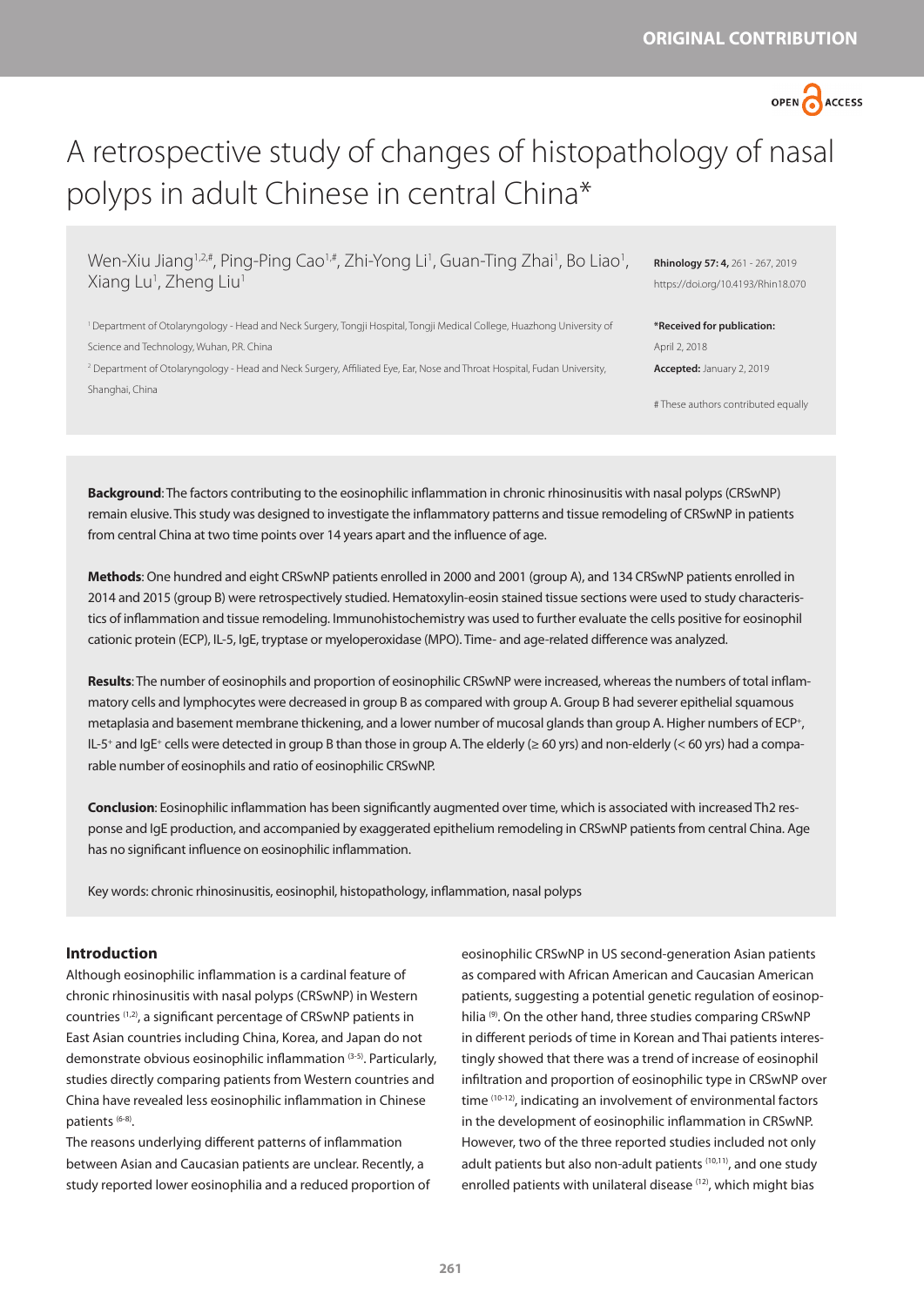the results. Moreover, the studies on Thai and Korean population reported conflicting results on the neutrophilic inflammation in CRSwNP over time (10,11). Although Chinese CRSwNP patients also demonstrate less eosinophilic and more neutrophilic inflammation compared with Caucasian patients  $(7,8)$ , whether there are histopathological changes over time in Chinese has not been studied yet. In addition to the changes in inflammation patterns, whether there is a change in tissue remodeling over time in Chinese patients with CRSwNP has not been investigated either. Recent studies have demonstrated a potential influence of age on the airway inflammation. Cho and collaborators suggested that eosinophilic inflammation may subside with age in patients with CRSwNP (13). While, Kim and collaborators reported that the elderly had a lower number of neutrophils compared with the non-elderly in patients with non-eosinophilic CRSwNP, and no significant difference in inflammation between elderly and non-elderly was found in patients with eosinophilic CRSwNP (14). Those inconsistent findings argue for further investigation of the influence of age on the inflammation in patients with CRSwNP.

## The purposes of the current study were:

1) to investigate the change of inflammatory patterns as well as tissue remodeling over time in adult patients with CRSwNP in central China, and

2) to investigate whether there is an age-related difference and whether it varies along with time in patients with CRSwNP in central China.

## **Material and Methods**

## **Subjects**

This study was approved by the Ethics Committee of Tongji Medical College of Huazhong University of Science and Technology, Wuhan, China, and conducted with written informed consent from patients. The diagnosis of CRSwNP was made according to the current European EAACI Position Paper on Rhinosinusitis and Nasal Polyps<sup>(2)</sup>. The atopic status was evaluated by skin prick test to a panel of aeroallergens common in our region. The diagnosis of asthma and aspirin sensitivity was based on history and physician diagnosis. All patients were over 18 years and had bilateral nasal polyps (NP). Subjects who had antrochoanal polyps, cystic fibrosis, fungal sinusitis, vasculitis, or primary ciliary dyskinesia were excluded. All the patients received sinus surgery after failure of medical treatment. Patients did not receive systemic glucocorticoids or intranasal steroids within 1 month before surgery. Since surgical trauma may lead to tissue remodeling and alter histology, patients with previous surgical history for CRS were also excluded in the present study. NP specimens were collected during surgery. To include samples separated by the longest possible time period, specimens from 2000 and 2001, which were the earliest with complete clinical information, and specimens from 2014 and 2015 were selected and analyzed.

#### **Histologic analysis**

NP tissue sections (5μm) were stained with hematoxylin-eosin (HE). The HE-stained sections were observed by 2 independent investigators who were blind to the clinical data. The numbers of eosinophils, neutrophils, plasma cells, lymphocytes, and total inflammatory cells in the lamina propria (LP) per high power field (HPF) (×400) and the number of glands per low power field (LPF) (×100) were counted. Ten fields were randomly selected and the average number per field was analyzed. The number of goblet cells, squamous metaplasia of epithelium, and the thickness of the basement membrane were also evaluated. For the count of goblet cells, three sites containing intact epithelium were randomly selected and the results were expressed as cells per 100μm of the epithelium. Squamous metaplasia was screened under low power magnification and confirmed under high power magnification. Squamous metaplasia of epithelium was assessed and semi-quantitatively scored (1 = not present-focal, 2 = mild,  $3 =$  moderate, and  $4 =$  marked) as described previously (10). Basement membrane thickness was measured with the graticule accessory to the microscope under high power magnification, and the results were expressed as microns (μm). Ten locations were randomly selected and the average value was calculated. In case of disagreement (the values from 2 independent investigators differed by > 10%), a consensus was reached by reviewing the specimen at a multi-head microscope by our research team. NPs were defined as eosinophilic when the average percent eosinophils exceeded 10% of total inflammatory cells as defined by our previous study (3). The cut-off was calculated as twice the SD of the mean of eosinophil percentage in controls (3). In addition, the severity of stromal edema and fibrosis was evaluated under low power magnification. Stromal edema and stromal fibrosis were semi-quantitatively scored into categorical variables (1 = not present-focal, 2 = mild, 3 = moderate, and 4 = marked) as previous study described (10).

#### **Immunohistochemistry**

For immunohistochemistry, after deparaffinization and rehydration, sections were subjected to heat-induced antigen retrieval using Target Retrieval Solution (Dako, Carpinteria, CA, USA). The 3% hydrogen peroxidase was used to inhibit endogenous peroxidase and 5% bovine serum albumin was used to block non-specific binding. Sections were incubated with mouse monoclonal antibody against tryptase (1:200, Abcam, Cambridge, UK), or rabbit polyclonal antibody against IgE (working solution, Abcam), eosinophil cationic protein (ECP; 1:100, Boster Biotechnology, Wuhan, China), myeloperoxidase (MPO; 1:100, Zhongshan Golden Bridge Biotechnology, Beijing, China), or IL-5 (1:200, Boosen Biotechnology, Beijing, China). All antigens were detected by using the poly-horseradish peroxidase complex method and color development was achieved with 3', 3'-diaminobenzidine. The number of positive cells per HPF was analyzed.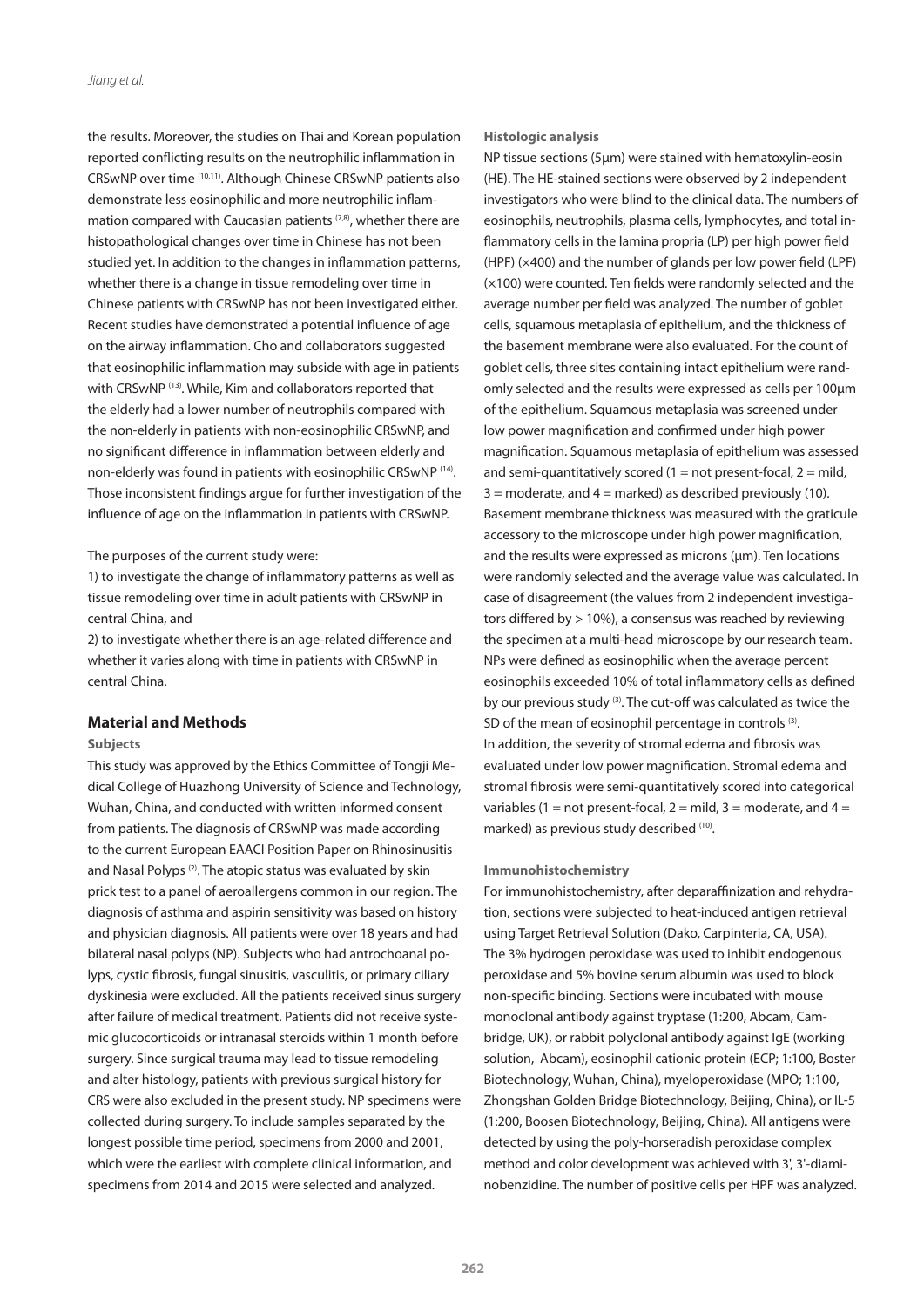Table 1. The demographic characteristics of patients.

|                                    | <b>Group A</b> | <b>Group B</b> | P<br>value |
|------------------------------------|----------------|----------------|------------|
| Subject, n                         | 108            | 134            | $\prime$   |
| Sex, male, n (%)                   | 79 (73.1%)     | 91 (67.9%)     | <b>NS</b>  |
| Disease duration (y), median (IQR) | 5(1.0, 10)     | 4.5(0.5, 9)    | <b>NS</b>  |
| Age (y), median (IQR)              | 42 (30,53)     | 49 (31,63)     | < 0.05     |
| Elderly patient, n (%)             | 14 (13.0%)     | 42 (31.3%)     | < 0.01     |
| Patients with atopy, n (%)         | 24 (22.2%)     | 40 (29.9%)     | <b>NS</b>  |
| Patients with asthma, n (%)        | 4(4%)          | 8(6%)          | <b>NS</b>  |
| Patients with smoking habit        | 26 (24%)       | 29 (21.6%)     | <b>NS</b>  |

The demographic features of patients with CRSwNP in both group A and B were displayed and compared. The elderly is defined as the age  $\geq 60$ years; IQR, interquartile range; NS, Not significant.

Five HPFs were randomly selected and analyzed by 2 independent observers.

# **Statistical analysis**

For continuous variables, results were expressed as medians and interquartile ranges. The Mann-Whitney U 2-tailed test was used for between-group comparison. Differences in proportions between groups were analyzed by the chi-square test. The Spearman test was used to determine correlations. Significance was accepted at P<0.05.

# **Results**

#### **Subjects**

The demographic and clinical characteristics of patients are displayed in Table 1. Two-hundred and forty-two adult CRSwNP patients with complete clinical information undergoing primary endoscopic sinus surgery were enrolled in this study, including 108 patients receiving surgery during 2000 and 2001 (group A) and 134 patients receiving surgery during 2014 and 2015 (group B). The two groups were comparable in gender distribution and disease duration; however, patients in group B were older than patients in group A (Table 1). The prevalence of atopy and asthma and the smoking rate were similar in both groups. None of the patients had aspirin sensitivity in both groups based on history. We further divided patients into elderly (≥ 60yrs) and non-elderly (< 60yrs) groups as previously described (13). The elderly population accounted for 13.0% and 31.3% of the subjects in group A and group B, respectively. A higher proportion of the elderly was found in group B than in group A (Table 1).

## **Histology results**

The number of tissue eosinophils was significantly higher in group B compared to group A (Table 2). Consistently, a higher

#### Table 2. Histologic characteristics in group A and B.

|                            | <b>Group A</b> | <b>Group B</b> | P value   |
|----------------------------|----------------|----------------|-----------|
| Subjects with eosinophilic | 17             | 59             | < 0.01    |
| CRSwNP, n (%)              | $(15.7\%)$     | (44% )         |           |
| Eosinophil,                | 1.1            | 3.4            | < 0.01    |
| median (IQR)               | (0.4, 3.0)     | (1.1, 14.6)    |           |
| Neutrophil,                | 3.0            | 2.2            | <b>NS</b> |
| median (IQR)               | (0, 15)        | (0, 10.1)      |           |
| Lymphocyte,                | 37.7           | 22.3           | < 0.01    |
| median (IQR)               | (27.4, 50.2)   | (12.4, 38.6)   |           |
| Plasma cell,               | 4.7            | 4.1            | <b>NS</b> |
| median (IQR)               | (2.5, 7.6)     | (2.2, 7.0)     |           |
| Total inflammatory cell,   | 49.7           | 40.5           | < 0.01    |
| median (IQR)               | (37.1, 64.5)   | (26.9, 57.1)   |           |
| Goblet cell,               | 3.3            | 2.7            | <b>NS</b> |
| median (IQR)               | (2.4, 4.6)     | (1.5, 4.3)     |           |
| Squamous metaplasia        | 0.4            | 0.8            | < 0.01    |
| score, median (IQR)        | (0, 0.8)       | (0.4, 1.6)     |           |
| <b>BM</b> thickness,       | 10.5           | 24.8           | < 0.01    |
| median (IQR)               | (6.7, 19.1)    | (14.8, 41.2)   |           |
| Mucosal gland,             | 11.8           | 4.5            | < 0.01    |
| median (IQR)               | (4.3, 20.1)    | (0.2, 16.9)    |           |
| Tissue edema score,        | 1.8            | 1.7            | <b>NS</b> |
| median (IQR)               | (1.2, 2.4)     | (1, 2.2)       |           |
| Tissue fibrosis score,     | 0.9            | 0.8            | <b>NS</b> |
| median (IQR)               | (0.2, 1.6)     | (0.4, 1.3)     |           |

Histologic characteristics of patients with CRSwNP in group A and B were displayed and compared. The results of inflammatory cells are expressed as cells per high power field; the number of glands is expressed as glands per low power field; the number of goblet cells is expressed as goblet cells per 100μm epithelium; the unit of measurement for the thickness of basement membrane (BM) is μm; IQR, interquartile range; NS, Not significant.

proportion of eosinophilic CRSwNP (44%) was found in group B than in group A (15.7%) (Table 2). In contrast, the numbers of total inflammatory cells and lymphocytes in group B were significantly decreased in comparison with those in group A. Notably, the numbers of neutrophils and plasma cells were comparable in both groups (Table 2).

As regard to tissue remodeling, the number of goblet cells was comparable between the 2 groups (Table 2). However, squamous metaplasia of epithelium was more frequently observed and basement membrane was thicker in group B than those in group A (Table 2). In contrast, the number of mucosal glands was decreased in group B compared with group A. No significant difference in stromal edema and fibrosis was revealed between group A and group B (Table 2). Positive correlations were found between tissue eosinophilia and the severity of epithelial squamous metaplasia ( $r = 0.247$ ,  $P < 0.001$ ) and basement membrane thickness ( $r = 0.312$ ,  $P < 0.001$ ).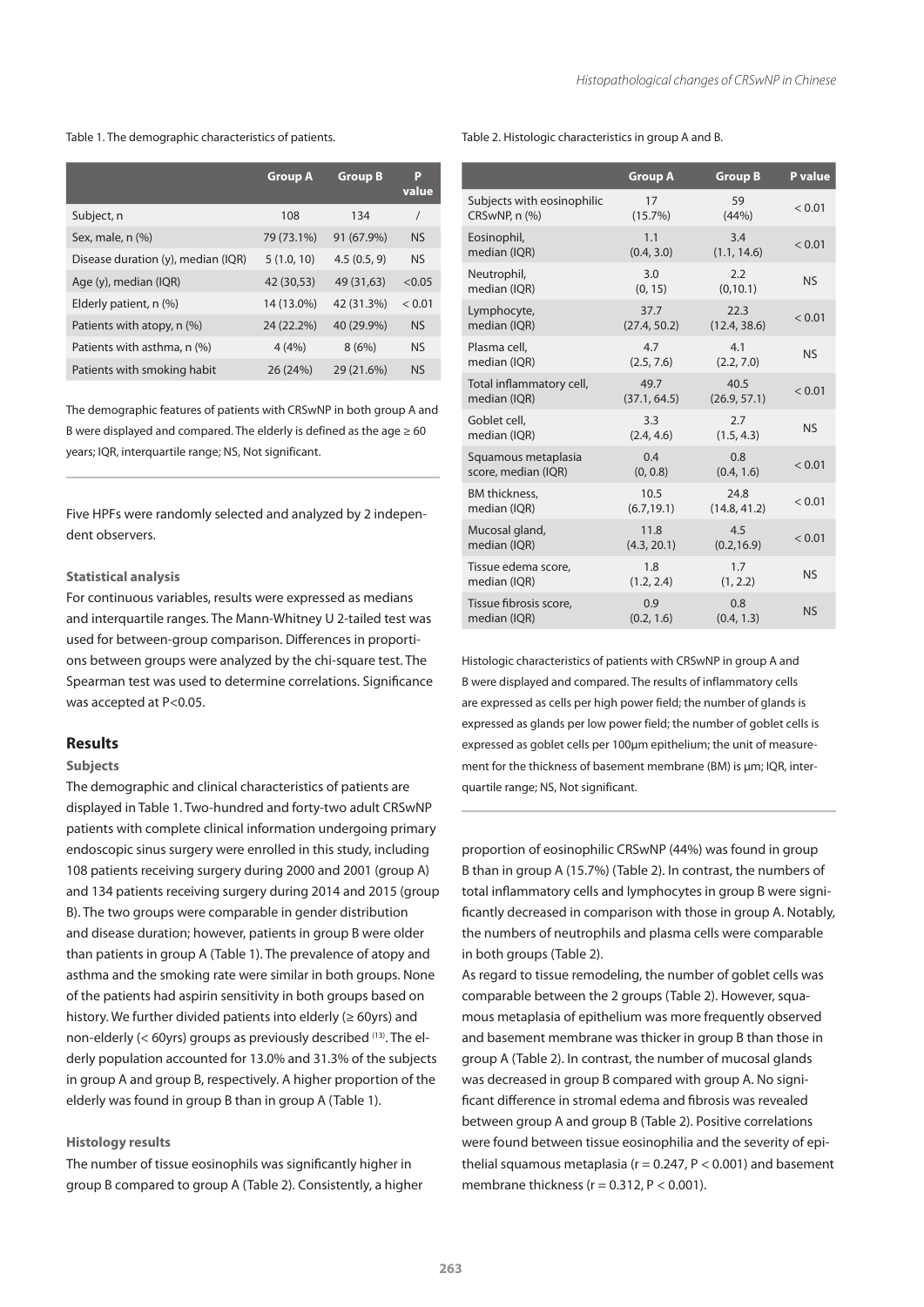## Table 3. Histological characteristics in elderly and non-elderly.

|                                         |                  | <b>Group A</b>    |           |                  | <b>Group B</b>    |            |
|-----------------------------------------|------------------|-------------------|-----------|------------------|-------------------|------------|
|                                         | <b>Elderly</b>   | Non-elderly       | P value   | <b>Elderly</b>   | Non-elderly       | P value    |
| Subject, n (% in the whole group)       | 14 (13.0%)       | 94 (87.0%)        |           | 42 (31.3%)       | 92 (68.7%)        | $\sqrt{2}$ |
| Subject with eosinophilic CRSwNP, n (%) | 3(21.4%)         | 14 (14.9%)        | <b>NS</b> | 20 (47.6%)       | 39 (42.4%)        | <b>NS</b>  |
| Eosinophil, median (IQR)                | 0.50(0.3, 3.2)   | 1.3(0.5, 2.9)     | <b>NS</b> | 4.3(1.3, 17.2)   | 3.0(1.1, 11.4)    | <b>NS</b>  |
| Neutrophil, median (IQR)                | 1.5(1.0, 4.5)    | 3.8(0.8, 16.2)    | <b>NS</b> | 2.2(0, 7.5)      | 3.1(0, 10.1)      | <b>NS</b>  |
| Lymphocyte, median (IQR)                | 32.8 (25.4,58.7) | 38.3 (29.1, 48.9) | <b>NS</b> | 20.1 (11.9,27.8) | 26.3 (15.8,40.0)  | < 0.05     |
| Plasma cell, median (IQR)               | 4.9(1.8, 6.7)    | 4.6(2.6, 7.6)     | <b>NS</b> | 3.0(1.9, 6.0)    | 4.6(2.5, 7.3)     | <b>NS</b>  |
| Total inflammatory cell, median (IQR)   | 50.9 (34.7,51.3) | 49.7 (39.1, 62.9) | <b>NS</b> | 37.5 (24.7,51.7) | 45 (30.0, 59.3)   | <b>NS</b>  |
| Goblet cell, median (IQR)               | 3.4(2.8, 4.5)    | 3.3(2.4, 4.7)     | <b>NS</b> | 2.7(1.6, 4.2)    | 2.6(1.5, 3.9)     | <b>NS</b>  |
| Squamous metaplasia score, median(IQR)  | 0.4(0.2, 0.6)    | 0.4(0, 0.8)       | <b>NS</b> | 1.0(0.4, 1.6)    | 0.8(0.4, 1.7)     | <b>NS</b>  |
| BM thickness, median(IQR)               | 8.6(6.4, 35.5)   | 10.6(6.7, 18.3)   | <b>NS</b> | 26.2 (15.5,50.4) | 24.8 (15.2, 37.6) | <b>NS</b>  |
| Mucosal gland, median(IQR)              | 10.2(5.0, 23.4)  | 12.4(4.2, 18.3)   | <b>NS</b> | 3.9(0.2, 11.9)   | 6.3(0.4, 21)      | <b>NS</b>  |
| Tissue edema score, median(IQR)         | 1.6(1.2, 2.4)    | 1.8(1.3, 2.4)     | <b>NS</b> | 2.0(1.3, 2.6)    | 1.6(1.0, 2.0)     | < 0.05     |
| Tissue fibrosisscore, median(IQR)       | 0.6(0, 1.4)      | 1.0(0.2, 1.6)     | <b>NS</b> | 0.6(0.2, 1.2)    | 0.8(0.4, 1.4)     | <b>NS</b>  |

Histological features of elderly and non-elderly patients with CRSwNP in both group A and group B were displayed and compared. The elderly is defined as the age≥ 60 years; the results for the inflammatory cells are expressed as cells per high power field; the number of glands is expressed as glands per low power field, the number of goblet cells is expressed as goblet cells per 100μm epithelium, the unit of measurement for the thickness of basement membrane is μm; IQR, interquartile range; NS, Not significant.

Given the difference in the age of patients between the two groups and previously reported influence of age on inflammation (13), we next investigated the potential influence of age on the histological features. We subgrouped patients into elderly and non-elderly. As shown in Table 3, we did not find a significant difference in inflammation or tissue remodeling between elderly and non-elderly patients in both groups except that the elderly in group B had less lymphocyte infiltration and severer edema compared with non-elderly in the same group.

# **Immunohistochemistry results**

To further explore the change of inflammation patterns in CRSwNP over time, we did immunohistochemistry study for some important molecules and cells in some patients ( $n = 20$ ) for each group). In line with the findings of HE staining study, we found that the number of ECP<sup>+</sup> eosinophils was significantly increased in group B compared to group A (Table 4). Moreover, the numbers of IL-5<sup>+</sup> cells and IgE<sup>+</sup> cells were significantly higher in group B compared to group A (Table 4). However, no difference in tryptase<sup>+</sup> mast cells was discovered for the two groups. Again, similar to the findings of HE staining, we failed to find any difference in the number of MPO<sup>+</sup> neutrophils between the two groups (Table 4). Interestingly, we found that the number of IgE+ cells positively correlated with the number of ECP<sup>+</sup> cells in group B ( $r = 0.481$ ,  $P = 0.032$ ). We did not find any associations between age and the numbers of ECP<sup>+</sup> eosinophils ( $r = -0.072$ ,  $P = 0.762$ ),

IL-5<sup>+</sup> cells (r = 0.061, P = 0.806),  $|qE^+|$  cells (r = -0.317, P = 0.270), tryptase<sup>+</sup> mast cells ( $r = 0.173$ ,  $P = 0.478$ ) or MPO<sup>+</sup> neutrophils (r  $= -0.254$ ,  $P = 0.294$ ).

# **The impact of atopy on the inflammatory patterns of CRSwNP**

To explore whether atopy status having an impact on the inflammatory patterns of CRSwNP, patients were stratified into atopic and non-atopic CRSwNP and compared. Higher numbers of eosinophils, IL-5+ cells, and IgE+ cells were observed in atopic CRSwNP vs non-atopic CRSwNP in both group A [for eosinophils, atopic vs non-atopic CRSwNP: 3.4 (2.5, 4.7) vs 1.2 (0.9, 2.1), P < 0.05; for IL-5<sup>+</sup> cells, atopic vs non-atopic CRSwNP: 9.1 (6.9, 11.2) vs 7.0 (5.9, 8.5)  $P < 0.05$ ; for  $IqE^+$  cells, atopic vs non-atopic CRSwNP: 9.5 (7.2, 14.3) vs 6.6 (4.7, 8.8) P < 0.05 ] and B [for eosinophils, atopic vs non-atopic CRSwNP: 4.7 (3.0, 6.9) vs 2.3 (1.9, 5,4), P < 0.05; for IL-5+ cells, atopic vs non-atopic CRSwNP: 16.8 (10.3, 19.7) vs 10.6 (8.0, 14.0), P < 0.05; for IgE+ cells, atopic vs non-atopic CRSwNP: 12.7 (9.6, 14.8) vs 10.1 (8.2, 11.0), P < 0.05]. However, when we compared non-atopic patients in group A and B, we still observed significantly increased proportion of eosinophilic CRSwNP (group B vs group A: 39.4% vs 10.7%, P < 0.05 ) and the numbers of eosinophils, IL-5<sup>+</sup> cells, and IgE<sup>+</sup> cells in group B compared with group A [for eosinophils, group A vs group B: 1.2 (0.9, 2.1) vs 2.3 (1.9, 5.4), P < 0.05; for IL-5+ cells, group A vs group B: 7.0 (5.9, 8.5) vs 10.6 (8.0, 14.0), P < 0.05; for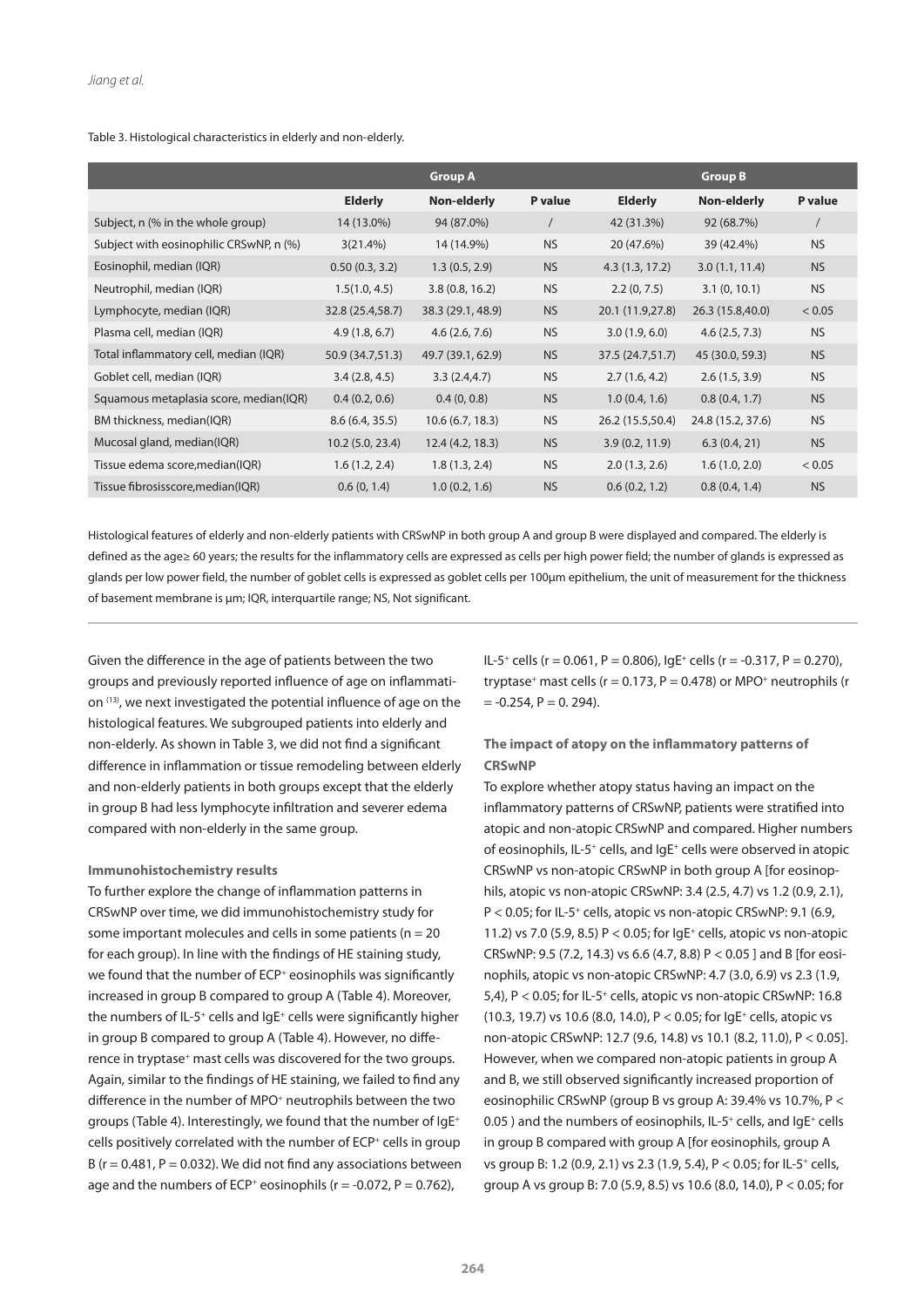|                                  | <b>Group A</b> | <b>Group B</b> | P value     |
|----------------------------------|----------------|----------------|-------------|
| $ECP+$ eosinophil,               | 5.4            | 9.6            | < 0.05      |
| median (IQR)                     | (3.6, 7.7)     | (7.6, 12)      |             |
| $IL-5^+$ cell,                   | 6.2            | 17.7           | ${}_{0.05}$ |
| median (IQR)                     | (4.1, 10.1)    | (13.6, 19)     |             |
| $IqE^+$ cell,                    | 7.8            | 12             | < 0.01      |
| median (IQR)                     | (7.1, 9)       | (11.8, 14.3)   |             |
| MPO <sup>+</sup> neutrophil,     | 15             | 11.3           | <b>NS</b>   |
| median (IQR)                     | (12.5, 20)     | (8.3, 18.3)    |             |
| Tryptase <sup>+</sup> mast cell, | 7              | 6.6            | <b>NS</b>   |
| median (IQR)                     | (4.2, 8)       | (4.4, 7.6)     |             |

The counts of ECP<sup>+</sup>, IL-5<sup>+</sup>, IgE<sup>+</sup>, MPO<sup>+</sup> and tryptase<sup>+</sup> cells in both group A and B. Results of the ECP<sup>+</sup>, IL-5<sup>+</sup>, IgE<sup>+</sup>, MPO<sup>+</sup> or tryptase<sup>+</sup> cells are expressed as numbers per high power field of lamina propria; IQR, interquartile range; NS, Not significant.

IgE+ cells, group A vs group B: 6.6 (4.7, 8.8) vs 10.1 (8.2, 11.0), P < 0.05)].

## **Discussion**

The present study was designed to evaluate the change in inflammatory patterns and tissue remodeling of NPs in the same geographical area in China over time. All subjects enrolled were adult patients with bilateral NPs. Consistent with previous findings in other Asian countries (10,11), a significant increase of eosinophilic inflammation was identified in patients with CRSwNP in central China over a 14-year period, which may relate to up-regulated Th2 reactions and local IgE in NPs and is accompanied by exaggerated epithelium remodeling. Atopic status has been reported to be associated with tissue

eosinophilia and increased levels of Th2 cytokines and IgE in patients with CRSwNP in western China (15). In the present study, we also found that the atopic CRSwNP had a significantly increased number of eosinophils, IL-5<sup>+</sup> cells, and IgE<sup>+</sup> cells compared with non-atopic CRSwNP in both group A and B. Nevertheless, in non-atopic patients, we still observed an increased proportion of eosinophilic CRSwNP and the numbers of eosinophils, IL-5+ cells, and IgE+ cells in group B compared with group A, indicating that atopy is unlikely a determining factor for the augmented eosinophilic inflammation over time in patients with CRSwNP in central China.

In Caucasian patients with CRSwNP, *Staphylococcus aureus* enterotoxins have been suggested, acting as both antigens and superantigens, to drive local IgE production and eosinophilic inflammation (16). We previously demonstrated that local IgE, more likely induced by common aeroallergens, may contribute to eosinophilic inflammation in Chinese patients with nasal polyps (17). In this study, we found that IgE<sup>+</sup> cells were increased in

group B and correlated with ECP<sup>+</sup> eosinophils, suggesting a role of local IgE in driving the change of eosinophilic inflammation in Chinese CRSwNP patients over time. The factors leading to the increase of IgE in CRSwNP over time in Chinese patients are currently unclear. Intramucosal *Staphylococcus aureus* has been indicated as a factor contributing to the shift from neutrophilic to eosinophilic inflammation patterns in Thai CRSwNP patients (11). However, previous studies only detected the immunoreaction to *Staphylococcus aureus* in a small portion of Chinese patients with CRSwNP, even in eosinophilic type, disfavoring a role of *Staphylococcus aureus* in inducing IgE in Chinese patients (8,17,18). Very recently, IgE antibodies against *Streptococcus pyogenes* and *Haemophilus influenzae* were detected and reported in Japanese patients with eosinophilic CRSwNP (19). Therefore, the role of bacteria or common aeroallergens in the change of local IgE in NPs deserves further studies.

In line with a previous study (10), lymphocytes infiltration in patients with CRSwNP was significantly decreased over time. In addition, we found that the number of total inflammatory cells was also decreased in Chinese patients with CRSwNP. The significance of those changes and the underlying mechanisms are interesting topics to be studied in the future. Kim et al. found neutrophils infiltration decreased over time in Korean CRSwNP patients (10), on the contrary, Katotomichelakis et al. reported neutrophils increased over time in Thai CRSwNP patients (11). In this study, by using both HE and immunohistochemical staining, we demonstrated that there was no significant change of neutrophilic inflammation in Chinese patients with CRSwNP over time.

We demonstrated an increase of squamous metaplasia and basement membrane thickening over time in Chinese patients with CRSwNP, which may be explained by the potential link between tissue eosinophilia and epithelial damage and basement membrane thickness (20). Consistent with a previous study (10), the number of glands was decreased over a 14-year period. Positive correlations between edema and eosinophilic inflammation, and between fibrosis and neutrophilic inflammation in CRS have been suggested previously (21). Although both Thai and Korean patients with CRSwNP displayed an increase of eosinophilic inflammation over time, more severe edema was only reported in Thai patients with CRSwNP (10,11). In the present study, we did not find a significant change in edema in Chinese patients with CRSwNP either. Those discrepancies might be related to the relatively rough and subjective quantification method applied to evaluate edema and fibrosis. A more precise and objective quantification method is better to be developed and used for edema and fibrosis evaluation in the future. There is controversy regarding the influence of age on the inflammation patterns of patients with CRSwNP (11,13,14). Combining HE staining with immunohistochemistry, we did not find a significant influence of age on eosinophilic or neutrophilic inflam-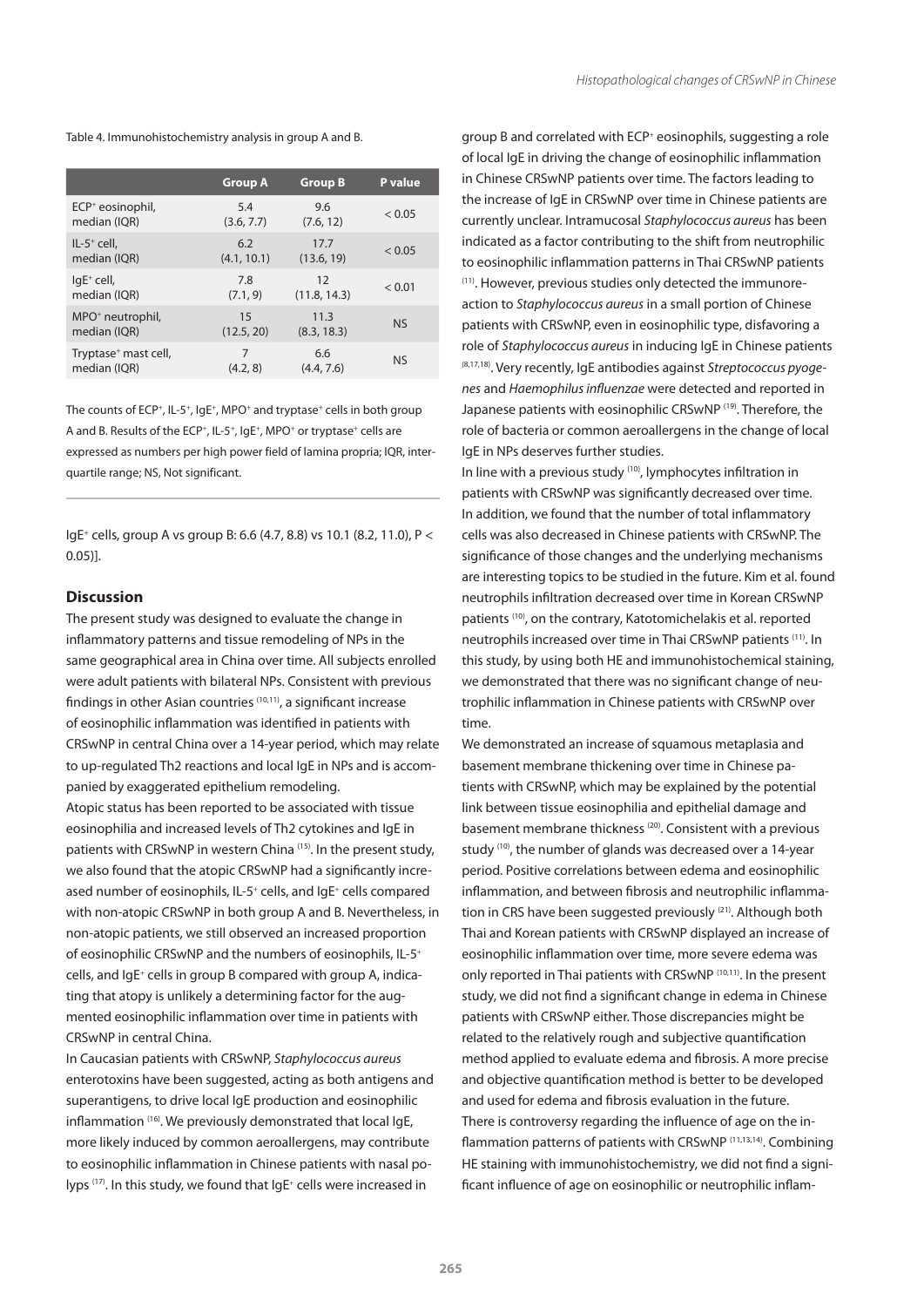mation in Chinese patients with CRSwNP, which also excluded the possibility that the difference in eosinophilic inflammation between two groups was due to the age difference. Some limitations of this study must be addressed. First, it's a retrospective study. We did not have data of symptom scores, CT and endoscopic scores. We, therefore, cannot fully exclude the impact of different disease severity on the results. Secondly, all the subjects in this study were from central China, which may impair the generalizability of our findings. In addition, there have been some changes in the management of CRSwNP over the last 15 years based on more insights into the pathogenesis of chronic rhinosinusitis. In this study, we found that the percentage of patients who had a history of corticosteroid use in group B was higher compared with that in group A, which might have somewhat influences on the inflammatory patterns of CRSwNP, especially in group B. However, all the patients enrolled in this study stopped use of glucocorticoids within 1 month before surgery. Furthermore, glucocorticoids are effective in inhibiting Th2 responses and eosinophilic inflammation, which further supports the notion that eosinophilic inflammation has been enhanced over a 14-year period in Chinese patients with CRSwNP.

period, our current study replicates the increase of eosinophilic inflammation in CRSwNP over time in Chinese patients, which is associated with up-regulated Th2 response and local IgE and accompanied by the epithelium remodeling. Age has no significant impact on eosinophilic and neutrophilic inflammation in Chinese patients with CRSwNP. These findings implicate the importance of environmental factors in regulating eosinophilia in Chinese CRSwNP, although the involvement of other factors including genetic influence cannot be excluded.

# **Acknowledgements**

Grant Support: This study was supported by the National Natural Science Foundation of China (NSFC) grants 81325006, 81570899, 81630024 (Z.L.), 81670911 (X.L.) and 81400449 (P.P.C), and Hubei Province Natural Science Foundation grant 2017CFA016 (Z.L.).

# **Authorship contribution**

Study idea and design: XL,ZL; Sample screening and collection: ZYL, BL; experiment and data analysis: WXJ, PPC, GTZ; manuscript: WXJ, PPC, XL; critical review of the manuscript: ZL; final approval: all authors.

# **Conflict of interest**

The authors declare that no conflict of interest exists.

# **Conclusion**

Through comparing NP samples obtained over a 14-year

# **References**

- 1. Meltzer EO, Hamilos DL, Hadley JA, et al. Rhinosinusitis: Establishing definitions for clinical research and patient care. J Allergy Clin Immunol 2004;114:155–212.
- 2. Fokkens WJ, Lund VJ, Mullol J, et al. European position paper on rhinosinusitis and nasal polyps 2012. Rhinol Suppl 2012;23:1–298.
- 3. Cao PP, Li HB, Wang BF, et al. Distinct immunopathologic characteristics of various types of chronic rhinosinusitis in adult Chinese. J Allergy Clin Immunol 2009; 124:478–484.
- 4. Kim JW, Hong SL, Kim YK, Lee CH, Min YG, Rhee CS. Histological and immunological features of non-eosinophilic nasal polyps. Otolaryngol Head Neck Surg 2007;137:925– 930.
- 5. Ishitoya J, Sakuma Y, Tsukuda M. Eosinophilic chronic rhinosinusitis in Japan. Allergol Int 2010;59:239-245.
- 6. Bachert C, Zhang N, Holtappels G, et al. Presence of IL-5 protein and IgE antibodies to staphylococcal enterotoxins in nasal polyps is associated with comorbid asthma. J Allergy Clin Immunol 2010;126:962-968.
- 7. Zhang N, Van Zele T, Perez-Novo C et al. Different types of T-effector cells orchestrate mucosal inflammation in chronic sinus disease. J Allergy Clin Immunol 2008;122:961-968.
- 8. Wang X, Zhang N, Bo M, et al. Diversity of TH cytokine profiles in patients with chronic rhinosinusitis: A multicenter study in Europe, Asia, and Oceania. J Allergy Clin Immunol 2016;138:1344-1353.
- 9. Mahdavinia M, Suh LA, Carter RG, et al. Increased noneosinophilic nasal polyps in chronic rhinosinusitis in US second-generation Asians suggest genetic regulation of eosinophilia. J Allergy Clin Immunol 2015;135:576-579.
- 10. Kim SJ, Lee KH, Kim SW, Cho JS, Park YK, Shin SY. Changes in histological features of nasal polyps in a Korean population over a 17-year period. Otolaryngol Head Neck Surg 2013;149:431-437.
- 11. Katotomichelakis M, Tantilipikorn P, Holtappels G, et al. Inflammatory patterns in upper airway disease in the same geographical area may change over time. Am J Rhinol Allergy 2013;27:354-360.
- 12. Shin SH, Ye MK, Kim JK, Cho CH. Histological characteristics of chronic rhinosinusitis with nasal polyps: recent 10-year experience of a single center in Daegu, Korea. Am J Rhinol Allergy 2014;28:95-98.
- 13. Cho SH, Hong SJ, Han B, et al. Age-related differences in the pathogenesis of chronic rhinosinusitis. J Allergy Clin Immunol 2012;129:858-860.
- 14. Kim DW, Kim DK, Jo A, et al. Age-related decline of neutrophilic inflammation is

associated with better postoperative prognosis in non-eosinophilic nasal polyps. PloS One 2016;11:e0148442.

- 15. Ba L, Du J, Liu F, et al. Distinct inflammatory profiles in atopic and nonatopic patients with chronic rhinosinusitis accompanied by nasal polyps in western China. Allergy Asthma Immunol Res 2015;7:346-358.
- 16. Bachert C, Gevaert P, Holtappels G, Johansson SG, van Cauwenberge P. Total and specific IgE in nasal polyps is related to local eosinophilic inflammation. J Allergy Clin Immunol 2001;107:607-614.
- 17. Cao PP, Zhang YN, Liao B, et al. Increased local IgE production induced by common aeroallergens and phenotypic alteration of mast cells in Chinese eosinophilic, but not non-eosinophilic, chronic rhinosinusitis with nasal polyps. Clin Exp Allergy 2014;44:690-700.
- 18. Fan YP, Xu G, Zuo KJ, et al. Detection of specific IgE of anti-staphylococcus aureus enterotoxins in nasal polyps and analysis theoretically about the superantigen hypothesis. Zhong hua Er Bi Yan Hou Tou Jing Wai Ke Za Zhi 2006;41:825-829.
- 19. Takeda K, Sakakibara S, Yamashita K, et al. Allergic conversion of protective mucosal immunity against nasal bacteria in chronic rhinosinusitis with nasal polyposis. J Allergy Clin Immunol. 2018 Jul 25. pii: S0091- 6749(18)31057-1.